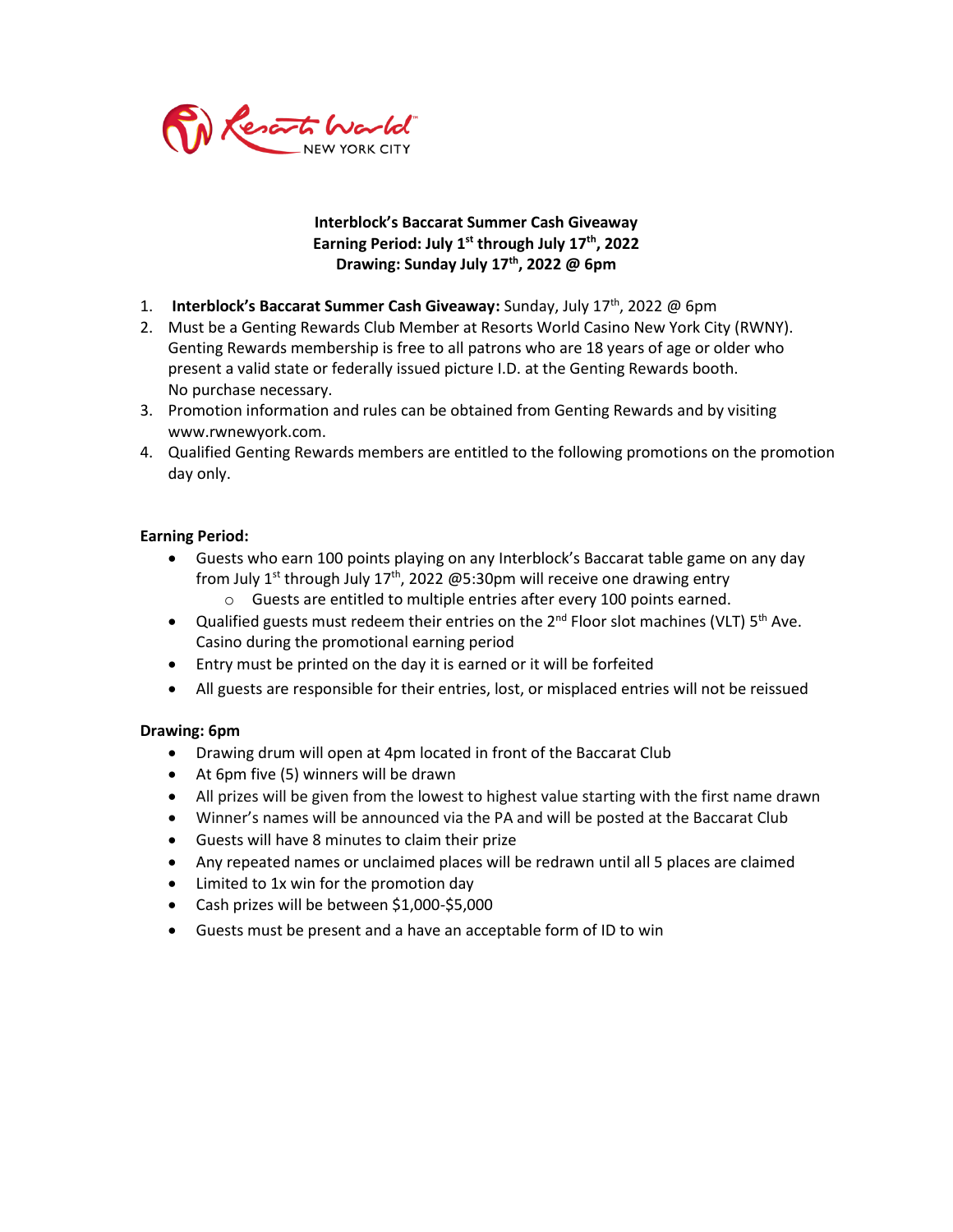Prize structure listed below:

| <b>Sunday</b><br>July 17th<br>@6pm | <b>Cash Prize</b> | Quantity |
|------------------------------------|-------------------|----------|
|                                    | \$5,000           |          |
|                                    | \$4,000           |          |
|                                    | \$3,000           |          |
|                                    | \$2,000           |          |
|                                    | \$1,000           |          |
| <b>Total</b>                       | \$15,000          |          |

- 5. Entries are non-transferable. Entries will have player name and account number. Any player that had been barred or excluded will not be eligible for the drawings.
- 6. Winners must present a valid state or federal issued photo identification or passport to claim their prize. Winners are responsible for any United States Federal, State or local taxes and/or any fees that may be imposed in connection with the acceptance of any gift or prize. Winners must also present proof of their Social Security Number or complete a W-9 or similar document to comply with Federal tax reporting requirements.
	- The following are considered acceptable forms of ID:
		- o US / Canadian photo driver's license.
		- o US / Canadian photo non-driver's license.
		- o US Military/Veteran ID with photo.
		- o US / Foreign passport with photo
- 7. Guests can redeem their vouchers at any slot machines (VLT) located on the 2<sup>nd</sup> Floor 5<sup>th</sup> Ave. casino.
- 8. Only the guest identified on the voucher will be eligible to claim the gift. Vouchers presented by a person other than the redeemer will be voided and the guest may be rendered ineligible for future promotions.
- 9. Malfunction of the Genting Rewards Kiosks or vouchers that do not register must be reported immediately and within the parameters of the promotion time.
- 10. Cannot be combined with any other offer. Limit to one per person per promotion day.
- 11. Vouchers and points are non-transferable.
- 12. All vouchers are void at the end of each designated promotion period.
- 13. Falsification of any information renders the winner ineligible for the rewards and forfeits any claim to the reward.
- 14. Eligibility: The following persons or categories of persons are not eligible to participate in the promotion or win any prize: any officer or employee of the New York State Division of Lottery, a principal, key employee or employee of any video lottery gaming agent licensed pursuant to this part, except as may be permitted by the Division for good cause shown, any licensee, registrant, contractor, subcontractor, or consultant, or officer or employee of a contractor, subcontractor, licensee, registrant or consultation, if such person is directly involved in the operation of video lottery gaming, the operation or observation of video lottery gaming or drawings, or the processing of video lottery gaming prize claims or payments, any person subject to a contract with the Division if such contract contains a provision prohibiting such person from purchasing a video lottery gaming ticket or receiving a video lottery gaming prize, any officer or employee of RWNY, their affiliates or subsidiaries, any spouse, child, brother, sister, or parent of any of the foregoing persons. This section shall not be deemed to prohibit the sale of a video lottery